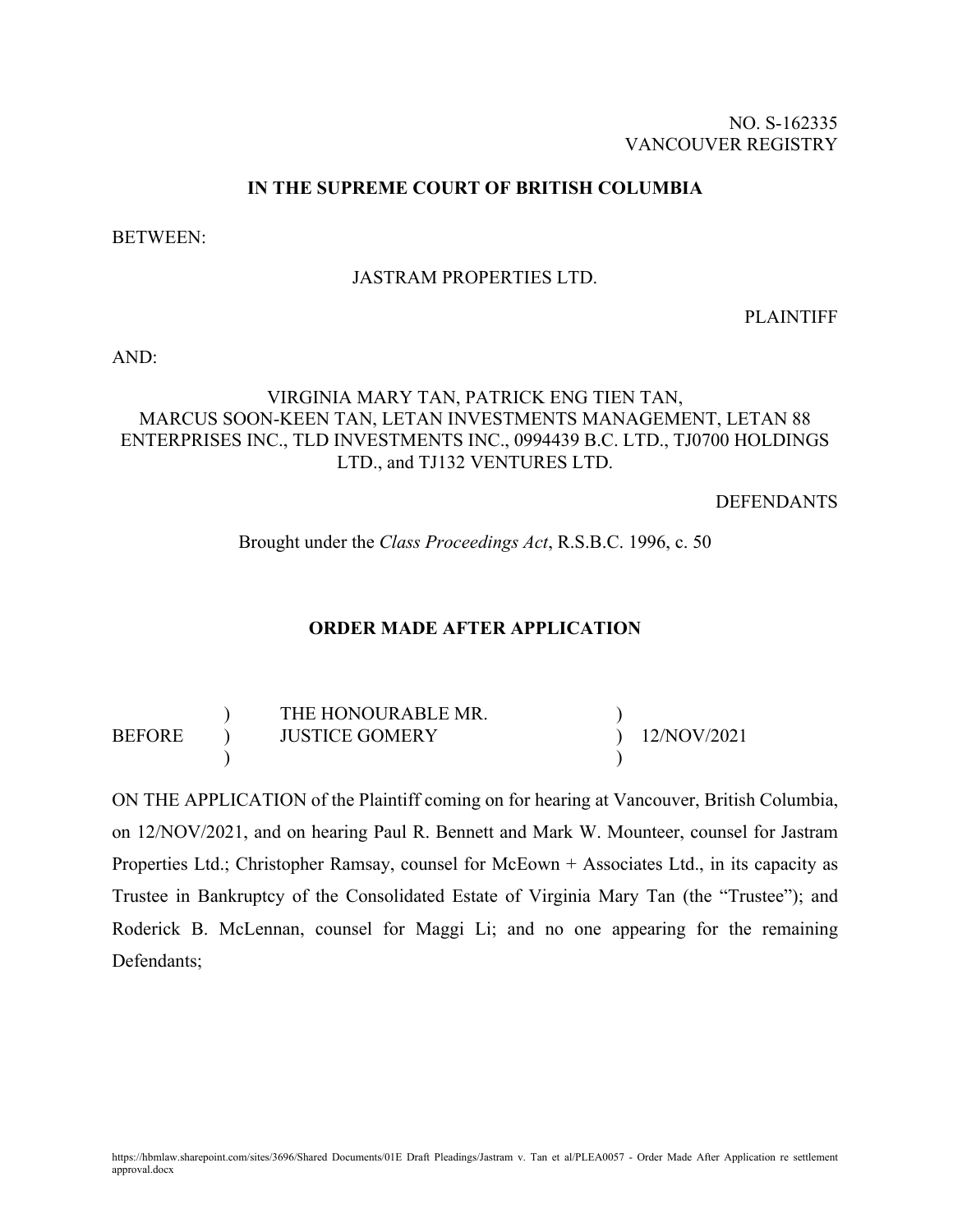#### THIS COURT ORDERS that:

- 1. The Settlement Administration Plan, in the form attached as Schedule "A" to this Order, and the Schedules attached to the Plan, are approved.
- 2. The application for approval of the payment of \$250,000 to the Trustee, from the settlement funds which are or will be held in trust by Bennett Mounteer LLP ("Class Counsel"), in the amount approximately \$3.512 million (the "Settlement Fund"), pursuant to the Orders of the Court made in this proceeding on October 1, 2020 and February 25, 2021, to fund the ongoing administration of the Estate, is dismissed.
- 3. Class counsel is authorized to pay Jastram Properties Ltd. the amount of \$34,749.36 plus GST of \$1,737.47, for a total of \$36,486.83, from the Settlement Fund to reimburse Jastram Properties Ltd. for the legal expenses it paid to its former counsel in relation to the Mareva injunction obtained prior to this action being brought as a class proceeding.
- 4. The payment of \$1,120,678.22 in legal expenses, consisting of \$978,802 in legal fees, \$23,257.12 in disbursements and \$118,619.10 in taxes, to Class Counsel from the Settlement Fund, is approved.
- 5. Class Counsel is authorized to distribute the remainder of the Settlement Fund to Class Members in accordance with the terms of the Settlement Administration Plan.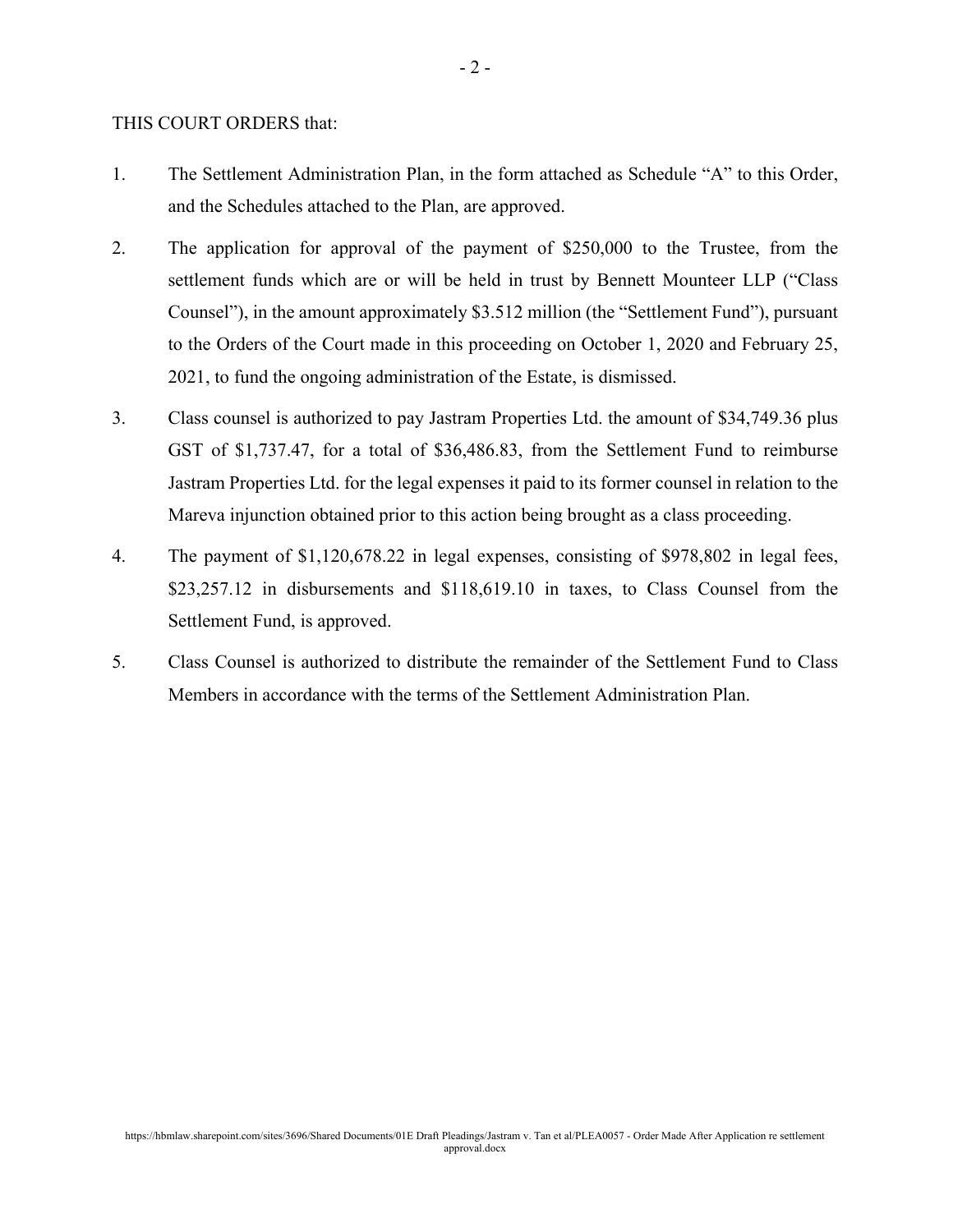6. Class Members must file a Proof of Claim in accordance with the Claims Process Order made this day *In the Matter of the Bankruptcy of Virginia Tan*, BCSC Action No. B-16034, Estate No. 11-253977, by the Claims Deadline set out in that Claims Process Order, in order to be eligible to receive a distribution from the Settlement Fund, as required by the Settlement Administration Plan.

THE FOLLOWING PARTIES APPROVE THE FORM OF THIS ORDER AND CONSENT TO EACH OF THE ORDERS, IF ANY, THAT ARE INDICATED ABOVE AS BEING BY CONSENT:

Signature of Paul R. Bennett, Lawyer for the Plaintiff, Jastram Properties Ltd.

 $\mathcal{L}_\text{max}$  , where  $\mathcal{L}_\text{max}$  , we have the set of the set of the set of the set of the set of the set of the set of the set of the set of the set of the set of the set of the set of the set of the set of the set of

Signature of Christopher Ramsay, Lawyer for the McEown  $+$  Associates Ltd., Trustee in Bankruptcy of Virginia Mary Tan and Patrick Eng Tan

Signature of Roderick B. McLennan, Lawyer for Maggi Li

By the Court.

 $\mathcal{L}_\mathcal{L}$  , where  $\mathcal{L}_\mathcal{L}$  , we have the set of the set of the set of the set of the set of the set of the set of the set of the set of the set of the set of the set of the set of the set of the set of the set

Registrar

THIS ORDER MADE AFTER APPLICATION was prepared by the law firm of Bennett Mounteer LLP, whose place of business and address for service is #400 – 856 Homer Street, Vancouver, British Columbia, V6B 2W5. Telephone: (604) 639-3680. Fax: (604) 639-3681. Counsel Reference: Mark W. Mounteer and Paul R. Bennett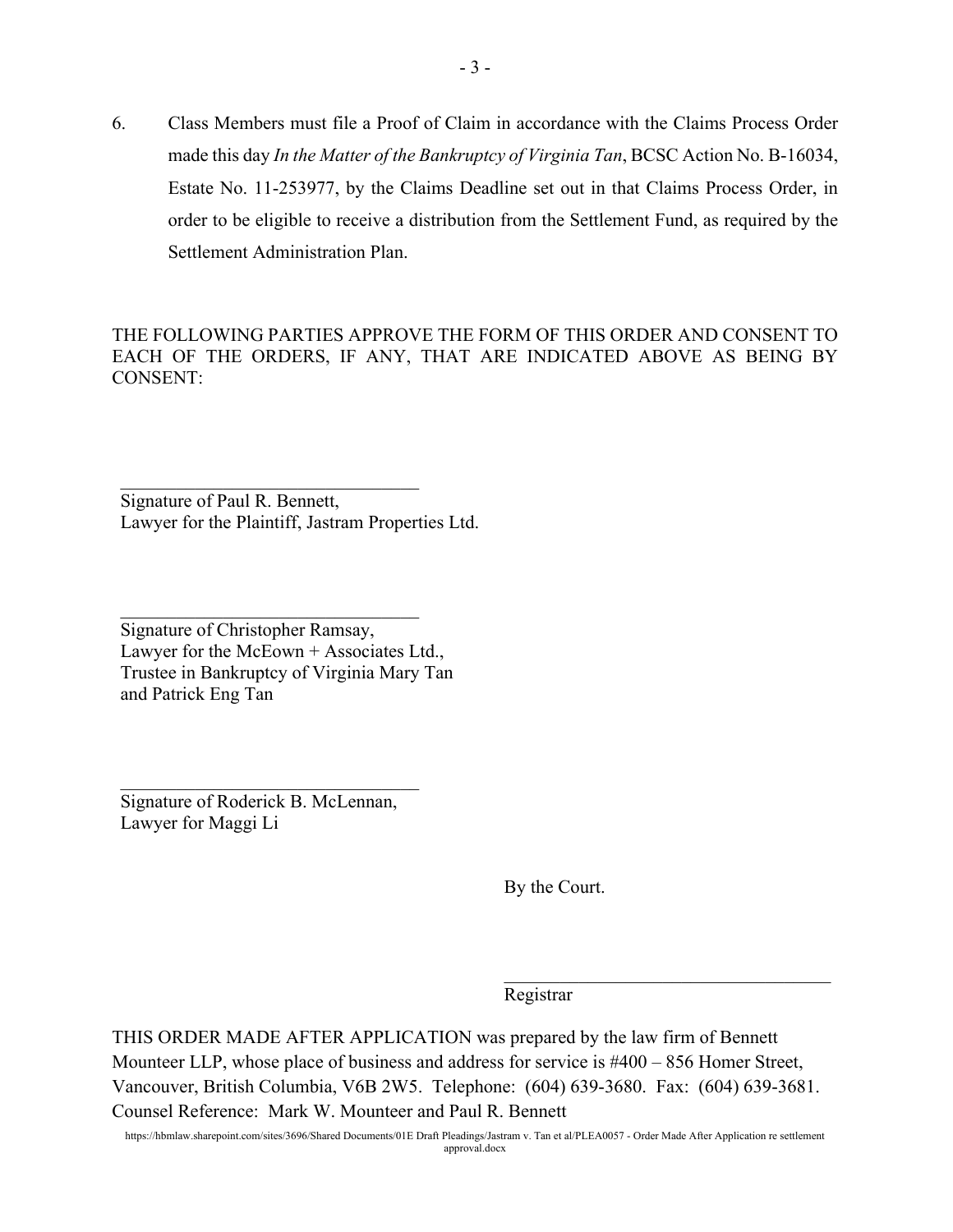NO. S-162335 VANCOUVER REGISTRY

## **IN THE SUPREME COURT OF BRITISH COLUMBIA**

## BETWEEN:

## JASTRAM PROPERTIES LTD.

PLAINTIFF

AND:

## VIRGINIA MARY TAN, ET AL.

DEFENDANTS

Brought under the *Class Proceedings Act*, R.S.B.C. 1996, c. 50

# **SETTLEMENT ADMINISTRATION PLAN (THE "PLAN")**

## **SECTION 1 – Definitions**

1.1 Whenever capitalized terms are used in this Plan and in the Schedules annexed hereto, they will have the following meanings:

- (a) **"Approval Order"** means the order of the Court approving this Settlement Administration Plan;
- (b) **"Approved Class Counsel Legal Expenses**" mean the legal expenses of Class Counsel in the amount of \$1,120,678.22, consisting of \$978,802 in legal fees and \$23,257.12 in disbursements and \$118,619.10 in taxes thereon as approved by the Court in the Approval Order;
- (c) **"Bankruptcy Proceeding"** means the proceeding *In the Matter of the Bankruptcy of Virginia Mary Tan* in BCSC Action No. B-160364, Estate No. 11-253977;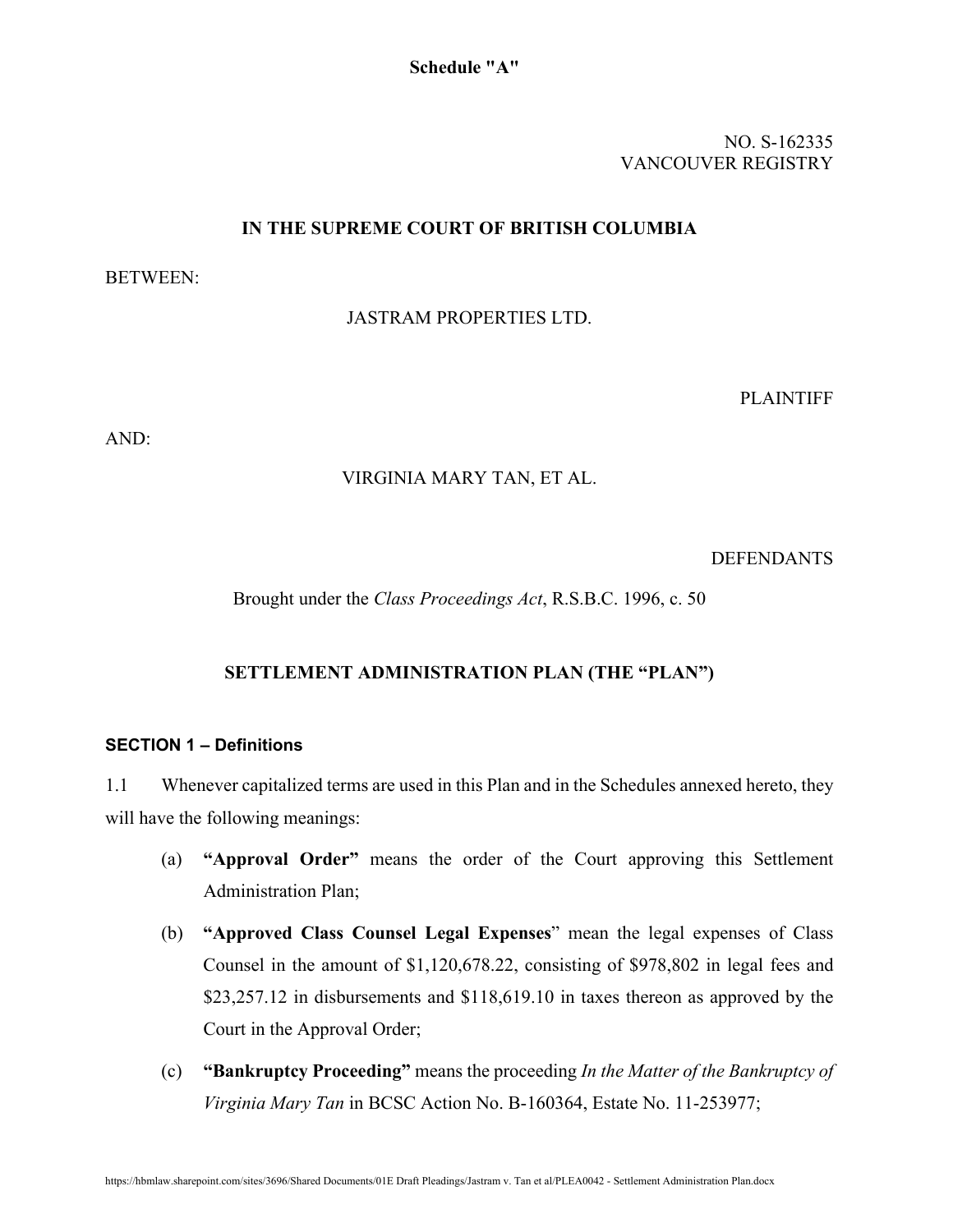- (d) **"Claims Process Order"** means the order of the Court in the Bankruptcy Proceeding setting out the process for making claims in the Bankruptcy Proceeding made contemporaneously with the Approval Order;
- (e) **"Claims Deadline"** means the deadline for filing a Proof of Claim in the Bankruptcy Proceeding set by the Claims Process Order;
- (f) **"Class"** means all persons, other than the Defendants, who have provided funds to invest in the Tan Investment Scheme promoted by Virginia Tan and who have received payments form the Scheme which are lesser in total amount than the total principal amount they invested, and who did not opt-out of this Class Action;
- (g) **"Class Claimant"** means a Class Member who has filed a claim with the Trustee in the Bankruptcy Proceeding which has been accepted, in accordance with the Claims Process Order;
- (h) **"Class Counsel"** means the law firm of Bennett Mounteer LLP;
- (i) **"Class Member"** means a member of the Class;
- (j) **"Court"** means the Supreme Court of British Columbia;
- (k) **"Settlement Fund"** means the fund held in trust by Class Counsel in the amount of approximately \$3.512 million, pursuant to the orders of the Court made in this Class Action on October 1, 2020 and February 25, 2021;
- (l) **"Tan Investment Scheme"** means the Ponzi or Ponzi-like scheme or schemes operated by the Tans up to approximately 2016;
- (m) "**Trustee"** means McEown + Associates Ltd., Trustee in Bankruptcy for the Consolidated Estate in the Bankruptcy Proceedings;

#### **SECTION 2 – Use of the Settlement Fund**

- 2.1 Within seven days of the Approval Order, the Settlement Fund will be used to pay:
	- (a) the Approved Class Counsel Legal Expenses to Class Counsel; and
	- (b) the amount of \$34,749.36 plus GST of  $$1,737.47$  for a total of  $$36,486.83$  to Jastram Properties Ltd. To reimburse it for the legal expenses it paid to its former counsel in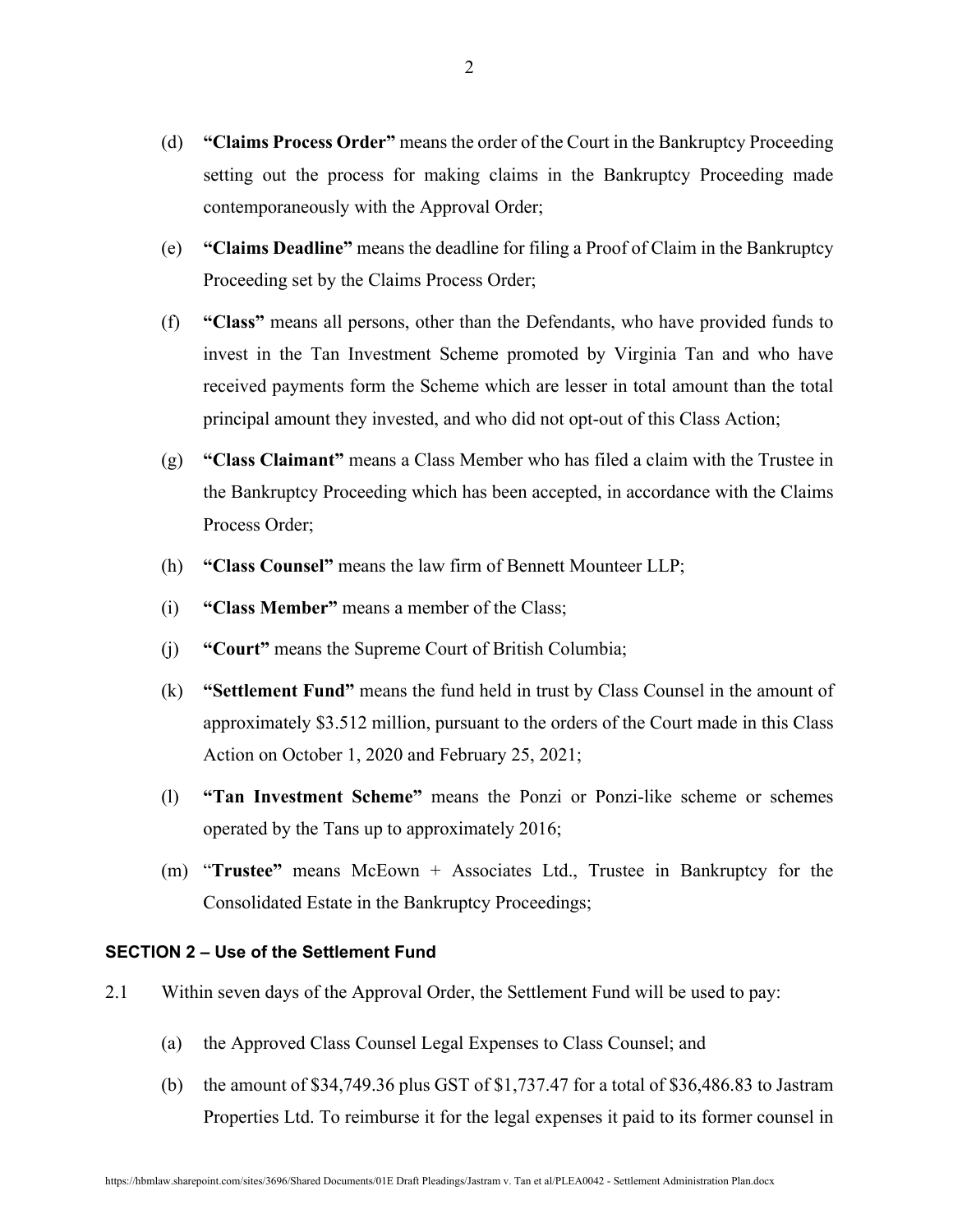relation to the Mareva injunction obtained prior to this action being brough as a class proceeding.

2.2 The amount remaining in the Settlement Fund of approximately \$2.355 million shall be used to pay settlement benefits to the Class Claimants pursuant to Section 5 of this Plan.

#### **SECTION 3 – Claims Process**

3.1 In order to claim their settlement benefit, a Class Member must file a Proof of Claim with the Trustee in accordance with the Claims Process Order.

3.2 Class Members must submit a Proof of Claim to the Trustee by the Claims Deadline set by the Claims Process Order in order to be eligible to receive a settlement benefit from the Settlement Fund.

3.3 Class Counsel shall review all Proofs of Claim provided to them by the Trustee, pursuant to the Claims Process Order. Class Counsel shall assist Class Members to supplement their Proof of Claims with additional documents and information, if available, as provided for by the Claims Process Order. In so doing, Class Counsel are obliged to act in the best interest of the Class generally and not for any individual Class Member against the best interest of the Class.

3.4 If Class Counsel concludes that a Proof of Claim is consistent with the documents and records in the possession of Class Counsel concerning the Tan Investment Scheme, Class Counsel shall deliver a Class Counsel Confirmation to the Trustee, as provided for by the Claims Process Order. With the consent of the Class Member, Class Counsel may amend the Proof of Claim through delivery of a Class Counsel Confirmation to the Trustee, as provided for by the Claims Process Order, to an amount that Class Counsel concludes is consistent with the documents and records in the possession of Class Counsel.

3.5 If Class Counsel does not submit a Class Counsel Confirmation to the Trustee concerning a Proof of Claim by a Class Member, Class Counsel may discuss with the Trustee the reasons why Class Counsel was unable to deliver the Class Counsel Confirmation.

3.6 No further amounts will be charged by or payable to the Class Counsel for assistance provided to Class Members with respect to their Proof of Claims.

3.7 Class Members who wish to dispute the amount of their claim as determined by the Trustee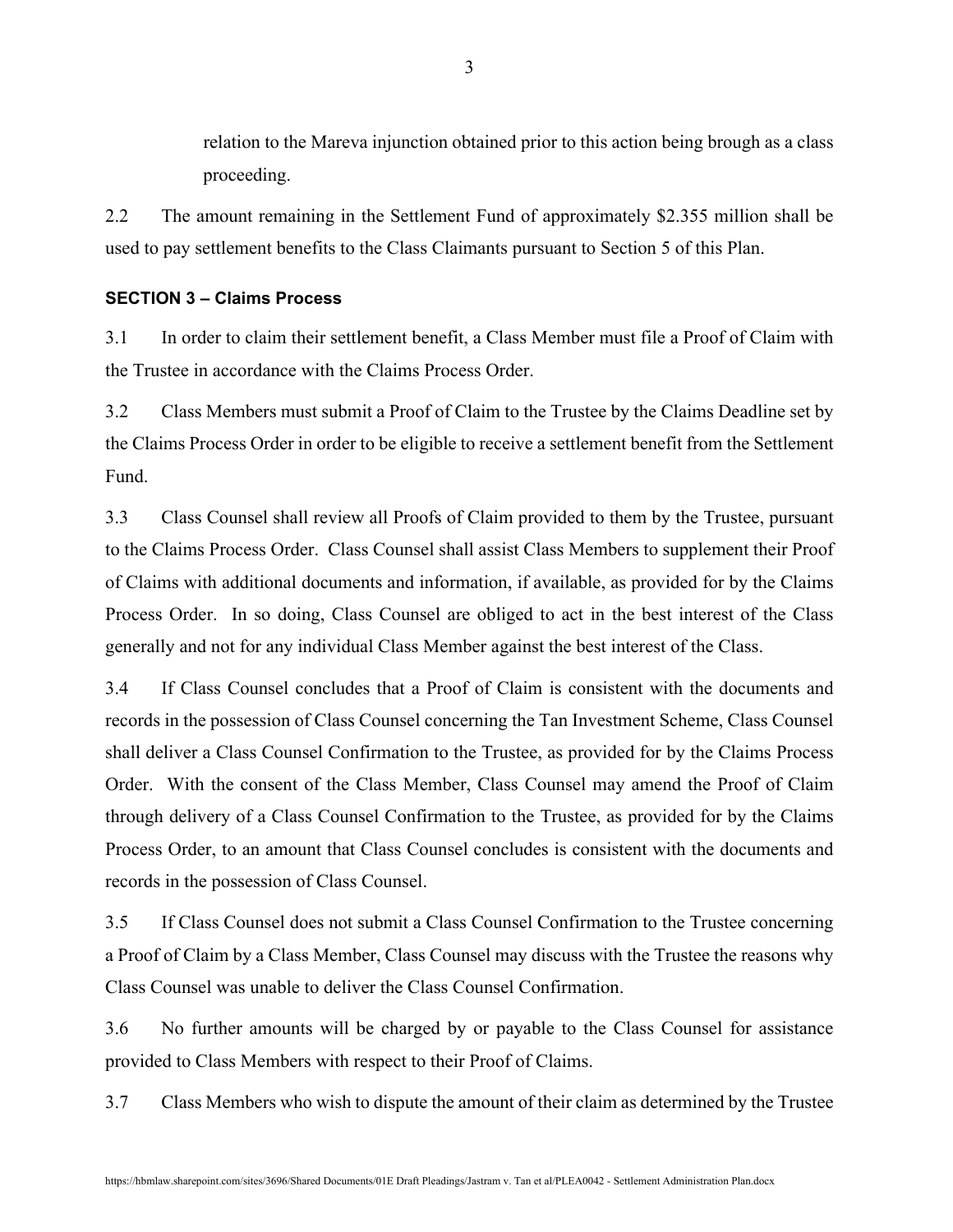must do so in accordance with the Claims Process Order.

3.8 Class Counsel are not obliged to assist Class Members who wish to object to the Trustee's determination of their claim, in accordance with the Claims Process Order.

#### **SECTION 4 – Notices**

4.1 Within 14 days of the issuance by the Trustee of the Claims Package to Class Members pursuant to the Claims Process Order, Class Counsel shall give notice by e-mail to Class Members, for which Class Counsel has email addresses, of their requirement to file a Proof of Claim with the Trustee in order to receive a settlement benefit from the Settlement Fund, which notice shall be substantially in the form attached as Schedule "A" to this Plan.

4.2 Class Counsel shall issue subsequent notices by e-mail, 30 days and 60 days after the notice given pursuant to Section 4.1, to those Class Members who, as of the date of each subsequent notice, have not yet filed a Proof of Claim with the Trustee, advising those Class Members that they must file a Proof of Claim by the Claims Deadline in order to receive a settlement benefit from the Settlement Fund, such notice to be substantially in the form attached as Schedule "B" to this Plan.

4.3 Fifteen days before the Claims Deadline set by the Claims Process Order, Class Counsel shall issue a final notice by e-mail to all Class Members who, as of that date, have not yet filed a Proof of Claim with the Trustee, advising that they must file a Proof of Claim by the Claims Deadline in order to receive a settlement benefit from the Settlement Fund, such notice to be substantially in the form attached as Schedule "C" to this Plan.

#### **SECTION 5 – Distribution of Settlement Benefits**

5.1 Within 21 days after all Proof of Claims filed with the Trustee have been finally determined in accordance with the Claims Process Order, Class Counsel shall distribute the remaining Settlement Fund to Class Claimants on a pro-rata basis. Each Class Claimant will be entitled to receive a percentage amount of the remaining Settlement Fund calculated by dividing the amount of their claim, as finally determined pursuant to the Claims Process Order, by the total amount of all Class Claimants' claims, as finally determined by the Claims Process Order.

5.2 Class Counsel shall distribute the settlement benefits to Class Claimants with a letter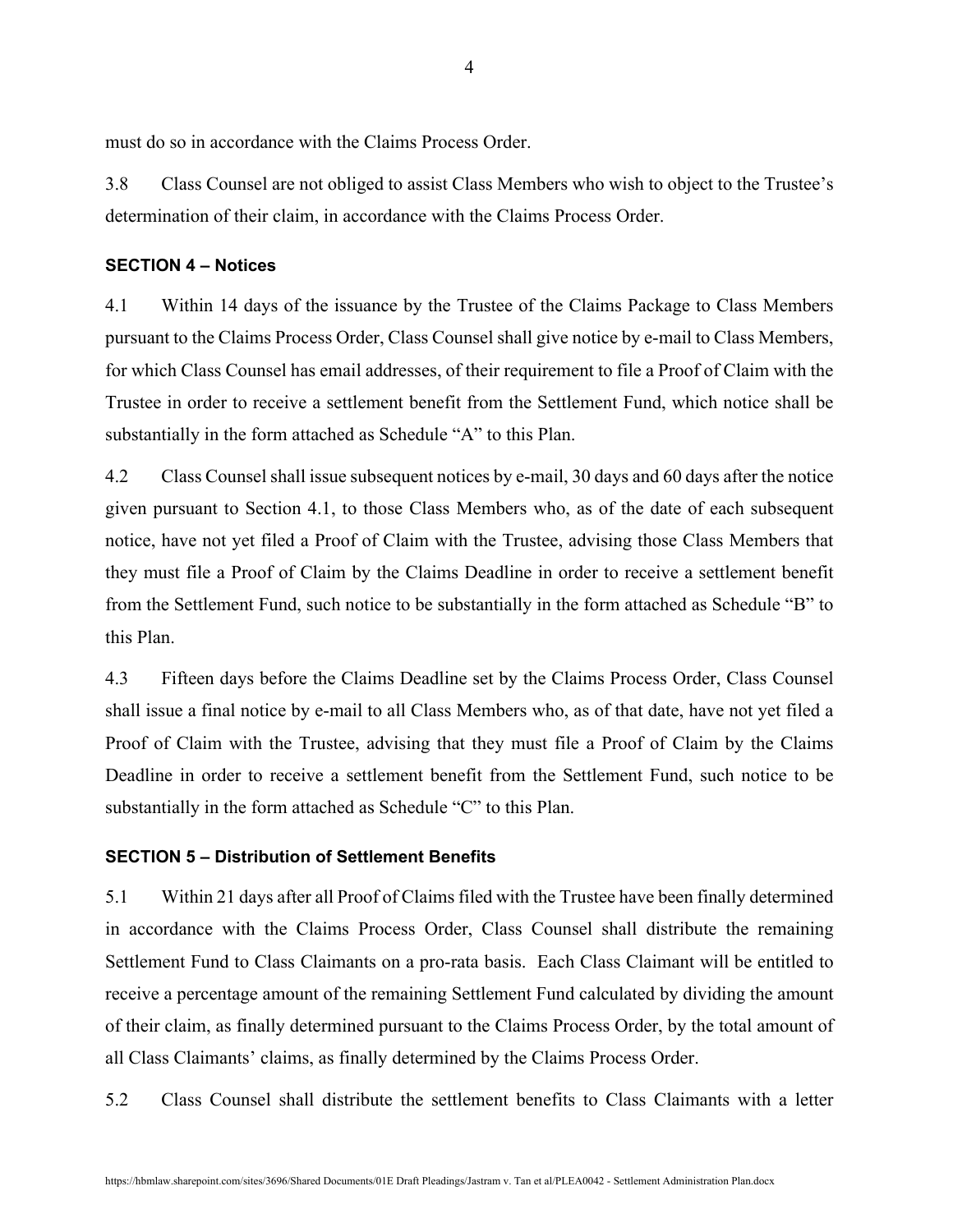advising them of the calculation of their settlement benefit, such letter to be substantially in the from attached as Schedule "D" to this Plan.

## **SECTION 6 – Ongoing Administration**

6.1 Class Counsel may apply for directions in relation to administration of this Plan or concerning any matter arising with respect to the claims of Class Members.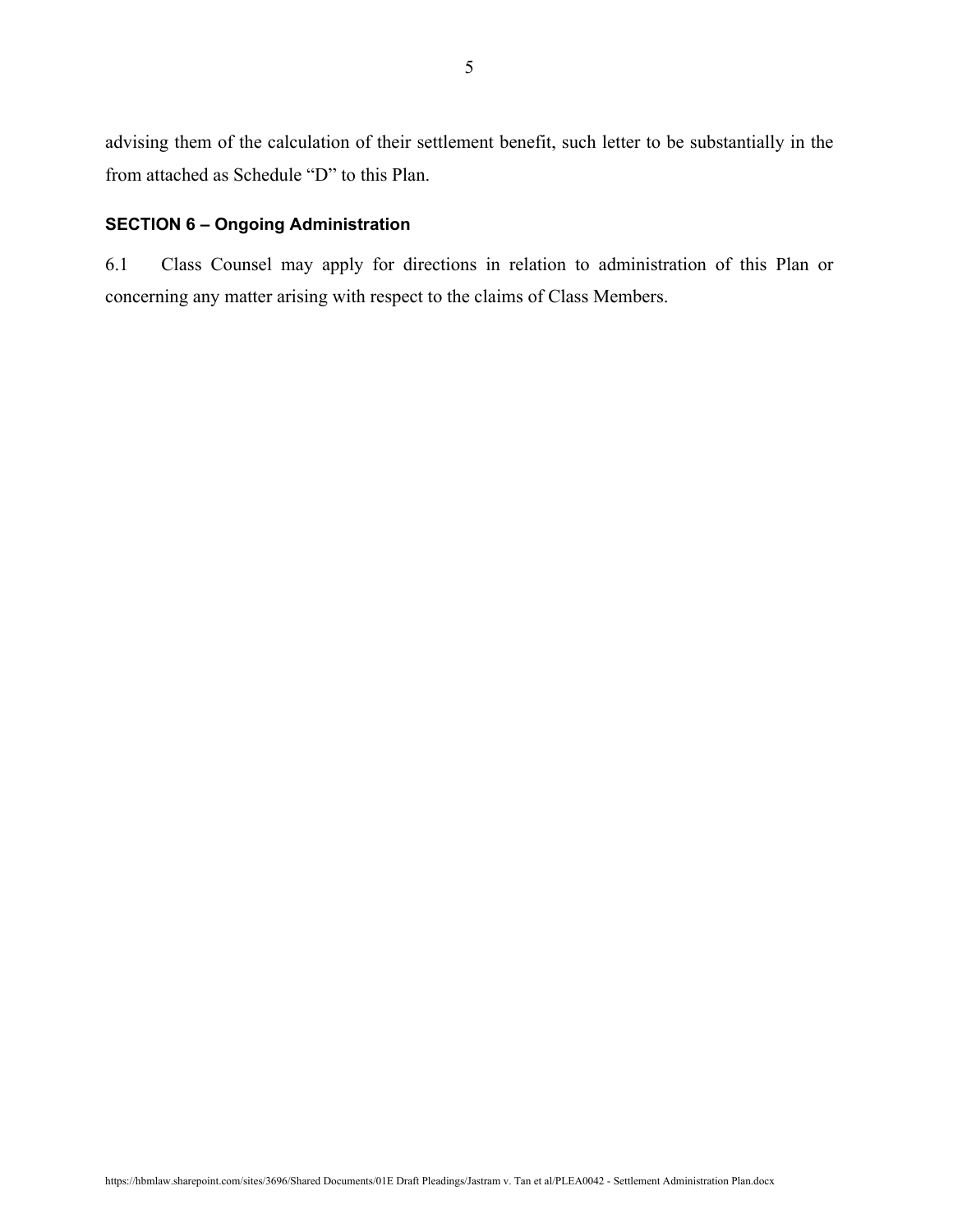#### Schedule "A" – Initial E-mail Notice

# **Re:** *Jastram Properties Ltd. v. Virginia Mary Tan et al.***, BCSC Action No. S-162335 (the "Tan Class Action")**

## **IMPORTANT NOTICE RE: TAN CLASS ACTION SETTLEMENT**

You have been identified as a potential Class Member in the Tan Class Action, which is brought on behalf of the following class:

"All persons, other than the Defendants, who have provided funds to invest in the Tan Investment Scheme promoted by Virginia Tan and who have received payments from the Scheme which are lesser in total amount than the total principal amount they invested, and who did not opt-out of the class action."

This email contains important information about your ability to claim a payment from the [\$ amount] in settlement funds received in settlement of some of the claims in the Tan Class Action (the "Settlement Fund") which are to be distributed to Class Members. Please read this email carefully.

You should have by now have received, or will soon be receiving, an Instruction Letter from McEown + Associates Ltd., Trustee in Bankruptcy for the Consolidated Estate of Virginia Mary Tan (the "Trustee") concerning how to file a Proof of Claim as a Class Creditor in the bankruptcy. A copy of that Instruction Letter is attached.

**You must file a Proof of Claim with the Trustee in order to be eligible to receive a payment from the Settlement Fund**. The Proof of Claim will be used by the Trustee to determine the amount of your net principal loss from your investment in the Tan Investment Scheme, and the Trustee's determination of your loss will be used to calculate the amount of payment which you may receive from the Settlement Funds. You qualify as a Class Member, and will be eligible to receive payment from the Settlement Funds, only if you received less from the Tan Investment Scheme (including both principal and interest payments) than you paid into the Tan Investment Scheme.

As set out in the Instruction Letter from the Trustee, you must deliver your Proof of Claim with the Trustee by [Date]. **If you do not deliver a Proof of Claim to the Trustee by [date], you will not be eligible to receive any payment from the Settlement Fund.**

As also set out in the Instruction Letter, you **must** prepare a Statement of Account as part of your Proof of Claim detailing the amounts of funds you invested in the Tan Investment Scheme, and the amounts you received in relation to your investment. You **must** also attach supporting documents which show the amounts you paid (such as cancelled cheques and copies of the promissory notes issued in respect of your investment). Absent evidence to the contrary, the Trustee will assume that interest was received by you in accordance with the terms of the Promissory Note or other documentation issued to you in relation to your investment in the Tan Investment Scheme.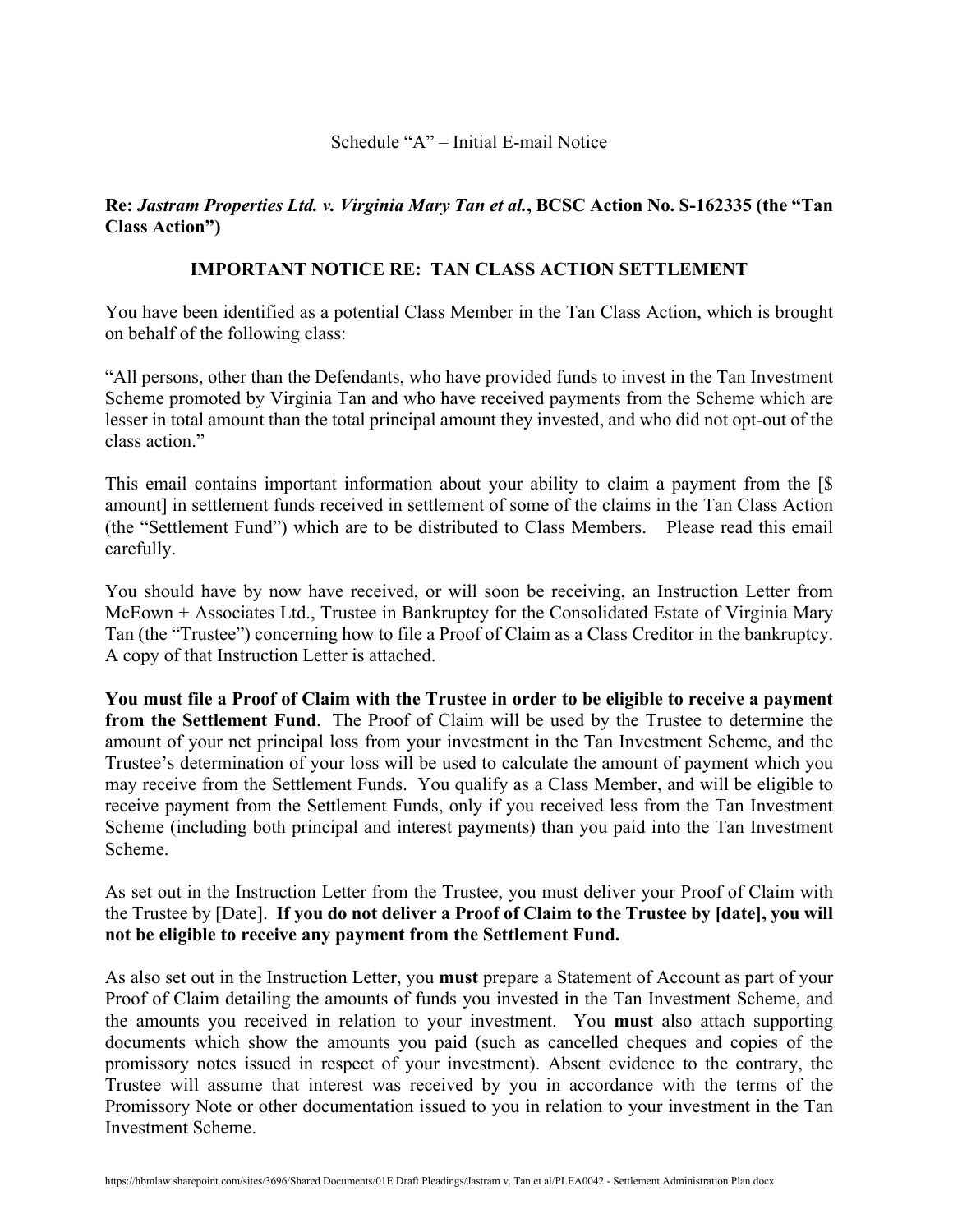We encourage you to begin preparation of your Proof of Claim right away, and to deliver it to the Trustee as soon as possible. As Class Counsel, our office is available to answer any questions you have concerning the preparation of the Proof of Claim or the settlement claims process. If you have any questions, please email us at {address} and we will respond by email or by phone.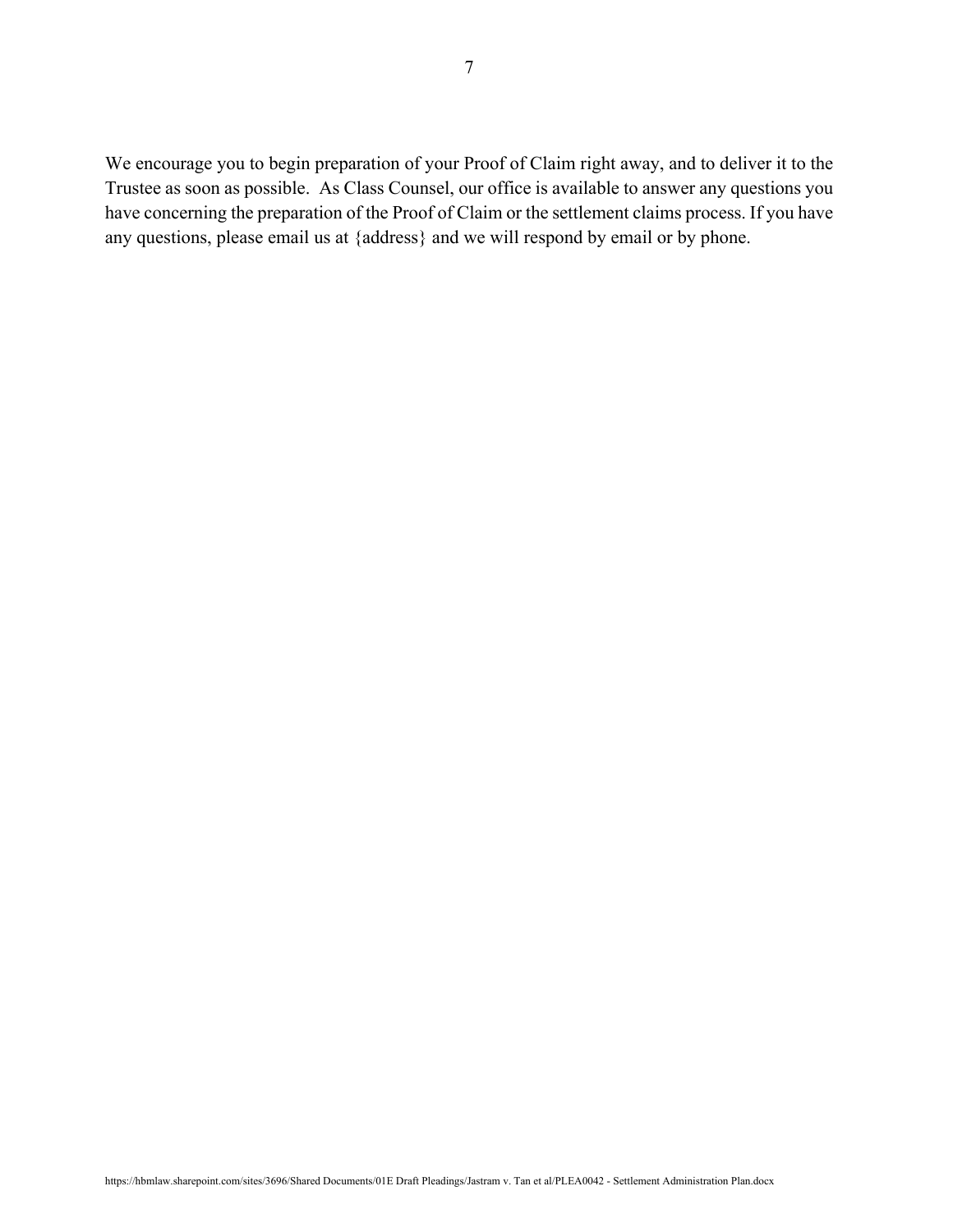## Schedule "B" – Second and Third E-mail Notice

## **Re:** *Jastram Properties Ltd. v. Virginia Mary Tan et al.***, BCSC Action No. S-162335 (the "Tan Class Action")**

#### **IMPORTANT NOTICE RE: TAN CLASS ACTION SETTLEMENT**

You have been identified as a potential Class Member in the Tan Class Action, which is brought on behalf of the following class:

"All persons, other than the Defendants, who have provided funds to invest in the Tan Investment Scheme promoted by Virginia Tan and who have received payments from the Scheme which are lesser in total amount than the total principal amount they invested, and who did not opt out of the class action."

On [date] [for the second notice: date and date] we sent you notice[s] that you had to file a Proof of Claim with McEown + Associates Ltd., Trustee in Bankruptcy for the consolidated Estate of Virginia Mary Tan (the "Trustee") in order to claim a payment from the [\$ amount] in settlement funds received in settlement of some of the claims in the Tan Class Action which are to be distributed to Class Members (the "Settlement Fund").

We have been advised by the Trustee that no Proof of Claim has been received from you.

You must file a Proof of Claim with the Trustee by [date] in order to be eligible to receive a payment from the Settlement Fund. **If you do not deliver a Proof of Claim to the Trustee by [date], you will not be eligible to receive any payment from the Settlement Fund.**

If you intend to file a Proof of Claim with the Trustee, please do so as soon as possible. You can find a copy of the Proof of Claim and further information about filing the Proof of Claim on the website of the Trustee at [name].

As Class Counsel, our office is available to answer any question you have concerning the preparation of the Proof of Claim or the settlement claims process. If you have any questions, please email us at [address] and we will respond by email or by phone.

If you do not intend to file a Proof of Claim, and do not wish to receive any further communication from us concerning this claims process, please advise us by email at [address].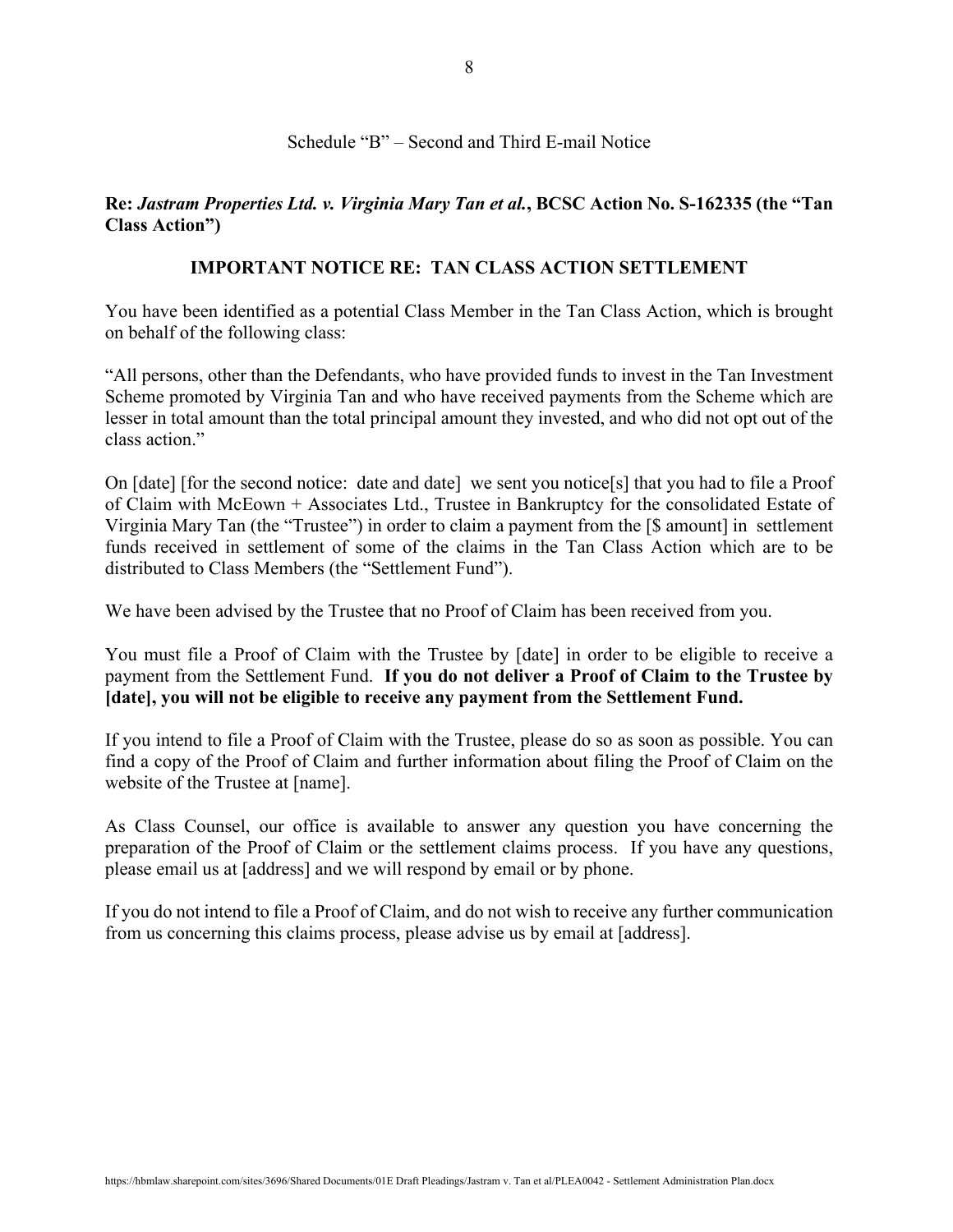# Schedule "C" – Final E-mail Notice

## **Re:** *Jastram Properties Ltd. v. Virginia Mary Tan et al.***, BCSC Action No. S-162335 (the "Tan Class Action")**

#### **FINAL NOTICE RE: TAN CLASS ACTION SETTLEMENT**

You have been identified as a potential Class Member in the Tan Class Action, which is brought on behalf of the following class:

"All persons, other than the Defendants, who have provided funds to invest in the Tan Investment Scheme promoted by Virginia Tan and who have received payments from the Scheme which are lesser in total amount than the total principal amount they invested, and who did not opt out of the class action."

On [date, date and date] we sent you notices that you had to file a Proof of Claim with McEown + Associates Ltd., Trustee in Bankruptcy for the consolidated Estates of Virginia Mary Tan (the "Trustee") in order to claim a payment from the [\$ amount] in settlement funds received in settlement of some of the claims in the Tan Class Action which are to be distributed to Class Members (the "Settlement Fund").

We have been advised by the Trustee that no Proof of Claim has been received from you.

**THIS IS YOUR FINAL NOTICE.** You have **15 days** from the date of this email to file a Proof of Claim with the Trustee. **If you do not deliver a Proof of Claim to the Trustee by [date], you will not be eligible to receive any payment from the Settlement Funds.**

If you intend to file a Proof of Claim with the Trustee, you must do so immediately. You can find a copy of the Proof of Claim and further information about filing the Proof of Claim on the website of the Trustee at [name].

As Class Counsel, our office is available to answer any questions you have concerning the preparation of the Proof of Claim or the settlement claims process. If you have any questions, please email us at [address] and we will respond by email or by phone.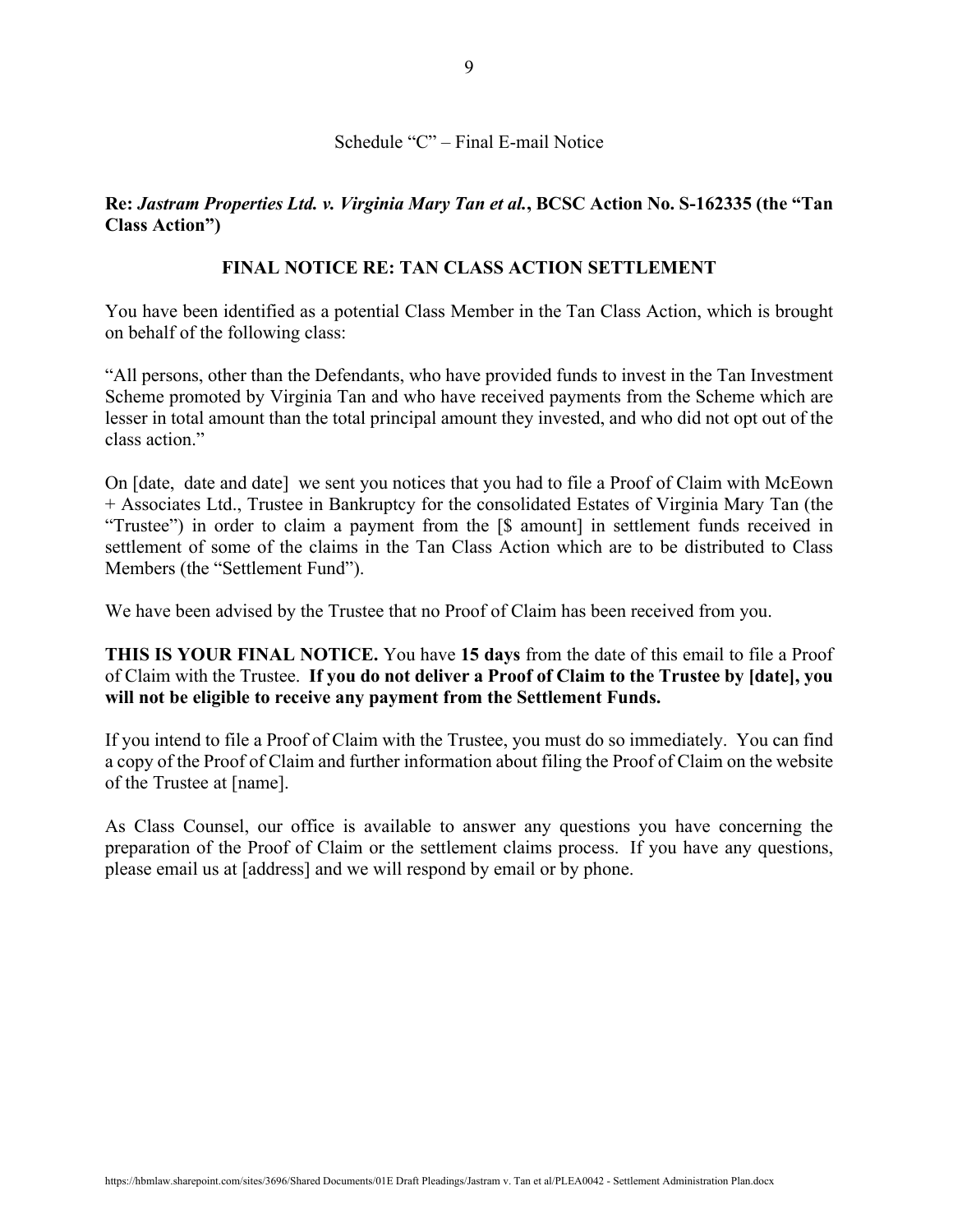Schedule "D" – Distribution Letter

# BENNETT | MOUNTEER LLP LITIGATION COUNSEL

Barristers and Solicitors #400 – 856 Homer Street Vancouver, BC V6B 2W5 Tel (604) 639-3680 Fax (604) 639-3681 www.hbmlaw.com

**Mark W. Mounteer**\* Direct Line: (604) 639-3667 E-mail: mm@hbmlaw.com

## BY REGULAR MAIL

[Date]

[Name and Address]

Dear Sirs/Mesdames:

Re: *Jastram Properties Ltd. v. Virginia Mary Tan et al.* BCSC Vancouver Registry S-162335 (the "Tan Class Action")

Your pro-rata settlement benefit of \$\* from the Settlement Funds received in the Tan Class Action is enclosed.

Your pro-rata settlement benefit has been calculated as follows:

- a) Your claim in respect of your investment in the Tan Investment Scheme, as determined by the Trustee, was \$\*.
- b) The total amount of claims made by Class Members, as determined by the Trustee, was \$\*.
- c) Your pro-rata share of the Settlement Funds of \$\*, held in trust by Bennett Mounteer LLP for distribution to the Class Members, is  $*%$  (your claim of  $*$ divided by the total claims of Class Members of \$\*).
- d) Your settlement benefit is \$\* (\$\* of Settlement Funds multiplied by your pro-rata share of  $*$ %).

Yours truly,

BENNETT MOUNTEER LLP

Class Counsel